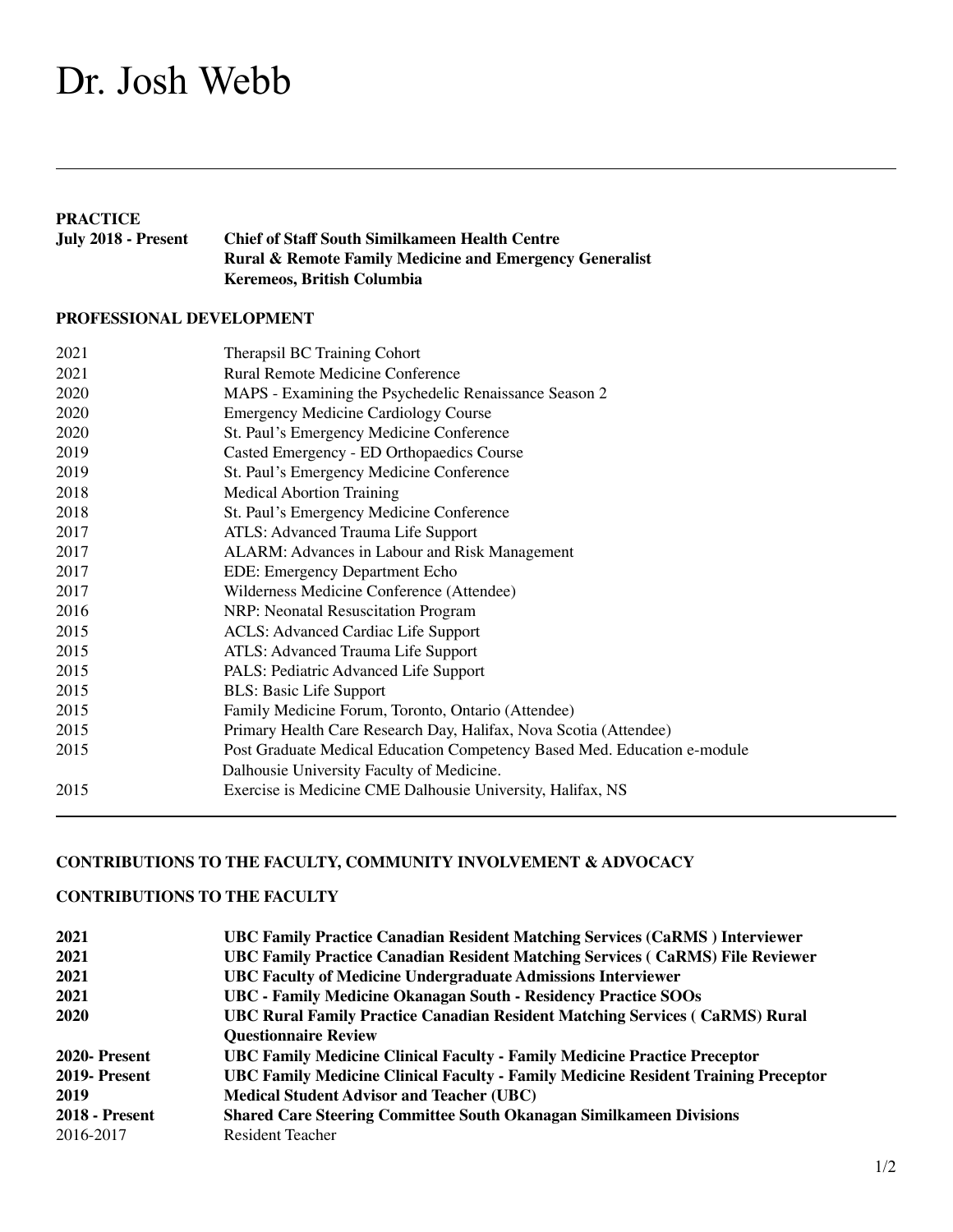| 2015      | Med 2 OSCE Simulated Patient, Dalhousie University                                   |
|-----------|--------------------------------------------------------------------------------------|
| 2015      | Med. 2 Consolidation Unit Program Coordinator, Dalhousie University                  |
| 2014-2015 | Clinical Skills Instructor Department of Medical Education, Dalhousie University     |
| 2014      | Dalhousie Faculty of Medicine Admissions - Interviewer                               |
| 2014      | Department Anesthetics Nova Scotia Health Authority PICC Line insertion training day |
| 2014-2015 | Dalhousie Faculty of Nursing - Interprofessional Health Education Seminars           |
| 2012      | Medical Student Supervisor/Coordinator Montevista Hospital, Las Vegas, NV            |
| 2012      | Royal College of Physicians (UK) MRCPP Exam Facilitator, Epsom UK                    |
| 2006-2015 | Dalhousie Faculty of Medicine Learning Resource Centre                               |

# **COMMUNITY INVOLVEMENT & ADVOCACY**

| 2021             | SOS Divisions of Family Practice Board of Directors                                             |
|------------------|-------------------------------------------------------------------------------------------------|
| 2020 - Present   | <b>Rural COVID Management</b>                                                                   |
| $2018$ - Present | Shared Care- Partners for Patients - Chronic Pain Working Group                                 |
| $2018$ - Present | Keremeos Princeton Advisory Committee                                                           |
| 2018 Present     | <b>Shared Care Steering Committee</b>                                                           |
| 2016-2017        | Women's Services Clinic                                                                         |
| 2015             | "What is Health?" Presentation Nunavut Arctic College                                           |
| 2015             | Smoking Cessation Education, Kugaaruk, Nunavut                                                  |
| 2015             | African Nova Scotia Health Sciences Summer Camp - Clinical Skills Instructor                    |
| 2015             | Aboriginal University Summer Science Program - Clinical Skills Instructor                       |
| 2015             | Immigrant Services of Nova Scotia Communication for Healthcare Educator                         |
| 2015             | Pharmacy Examining Board of Canada, Health Professional, Exam Day                               |
| 2014             | "Sport Sciences Starts Here" Lecture series fundraising for Kidsport – Speaker "Foundations for |
|                  | Health and Performance. Kinesic Sport Lab, Halifax, NS                                          |
| 2013             | Guest Speaker: Vaccines and Immunology Coombe Hill Junior School, Kingston, UK                  |
| 2011             | Diabetes/Hypertension Community Outreach, Vieux Fort, St Lucia                                  |
| 2007-2009        | Yarmouth Hospital Foundation - Volunteer, Yarmouth, NS                                          |
| 2006             | Medical Volunteer, Ushirika Medical Clinic, Kibera, Kenya                                       |

# **EDUCATION**

| 2021      | GPSC Leadership and Management Development Program - SFU Beedie School of Business |
|-----------|------------------------------------------------------------------------------------|
| 2018      | Medical Abortion Training                                                          |
| 2016-2017 | Master Teacher Certificate Program – UBC Okanagan                                  |
| 2014      | Medical Degree – Spartan Health Sciences                                           |
| 2007      | Kinesiology Dalhousie University                                                   |

#### **WORK EXPERIENCE**

| 2018-Present  | <b>SSHC Chief of Staff - Family Practitioner</b>                    |
|---------------|---------------------------------------------------------------------|
| 2018-Present  | <b>UBC Clinical Faculty</b>                                         |
| 2015          | Research Assistant, Nova Scotia Health Authority                    |
| 2014-2015     | Consultant www.therounds.ca                                         |
| 2006-2015     | Learning Resource Center, Faculty of Medicine, Dalhousie University |
| 2010-2015     | Ascenta Health – Health Research and Health Ambassador              |
| $2007 - 2012$ | Owner – Josh Webb Photography                                       |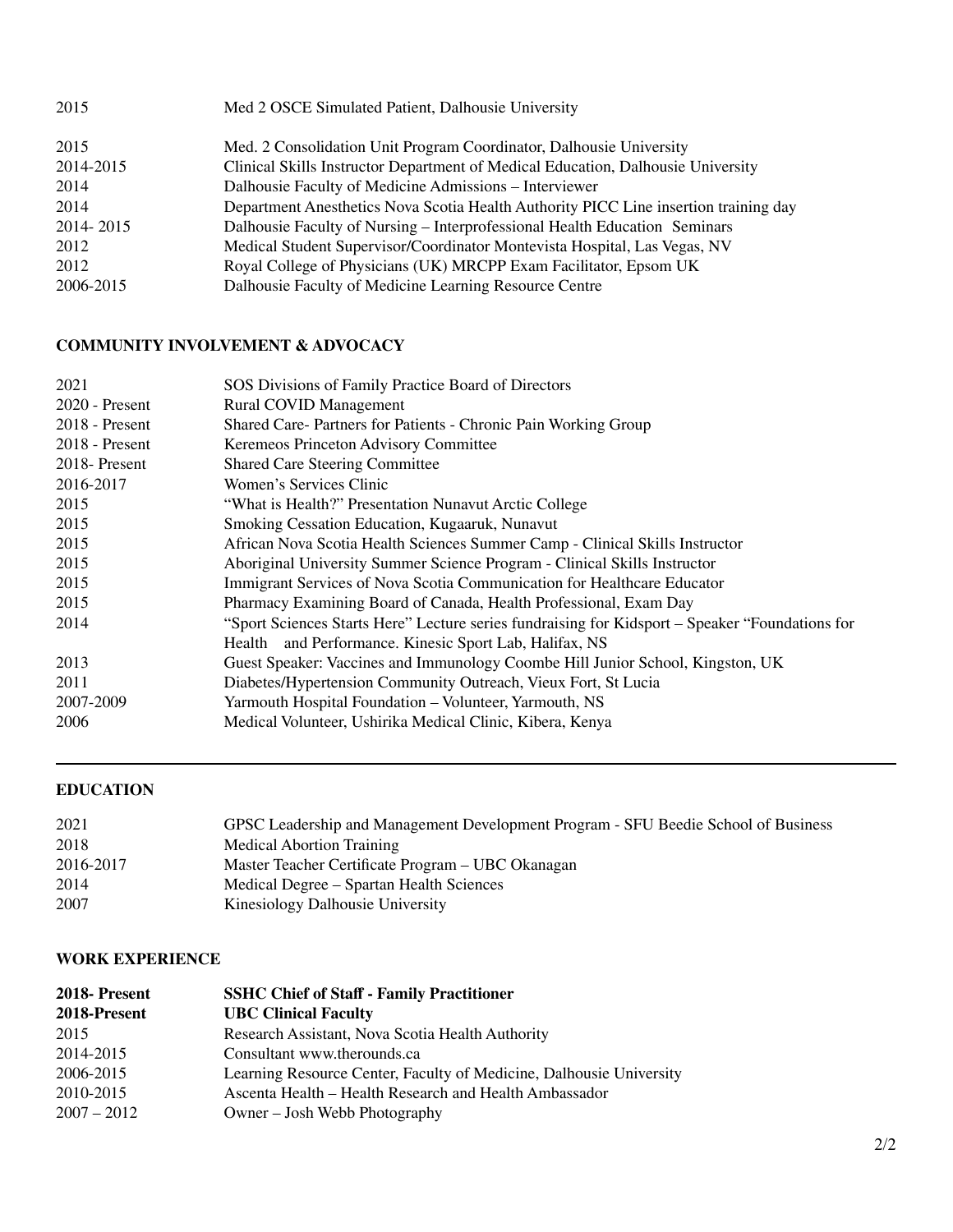#### **MEMBERSHIPS & AFFILIATIONS**

**CPSBC: College of Physicians and Surgeons BC Full License CCFP: Canadian College of Family Practitioners CMA: Canadian Medical Association – In Good Standing CMPA: Canadian Medical Protective Association – In Good standing**

**CSAM**: Canadian Society of Addiction Medicine **SRPC**: Society of Rural Physicians of Canada **SOGC:** Society of Obstetricians and Gynecologists of Canada

EIMC: Exercise is Medicine Canada

#### **ELECTIVES & HEALTH RELATED EXPERIENCE**

# **RESIDENCY**

| 2017-2018 | R2 Family Med. (Rural/Remote) Interior Health Authority, Okanagan, BC<br>Longitudinal Emergency Elective throughout the academic year<br>1 month Trauma in Cape Town, South Africa | 52 wks |
|-----------|------------------------------------------------------------------------------------------------------------------------------------------------------------------------------------|--------|
| 2016-2017 | R1 Family Med. (Rural/Remote) Interior Health Authority, Okanagan, BC<br>4 wks Emergency                                                                                           | 52 wks |

**\_\_\_\_\_\_\_\_\_\_\_\_\_\_\_\_\_\_\_\_\_\_\_\_\_\_\_\_\_\_\_\_\_\_\_\_\_\_\_\_\_\_\_\_\_\_\_\_\_\_\_\_\_\_\_\_\_\_\_\_\_\_\_\_\_\_\_\_\_\_\_\_\_\_\_\_\_\_\_\_\_\_\_\_\_\_\_\_\_\_\_\_\_\_\_\_\_\_\_\_\_\_**

#### **CLERKSHIP (ELECTIVES)**

| 2015 | Family Med. (Rural/Remote) | Northern Medical Services, La Ronge, SK    | 3 wks |
|------|----------------------------|--------------------------------------------|-------|
| 2015 | Orthopedics                | St. Clare's Mercy Hospital, St. John's NL  | 4 wks |
| 2014 | <b>Family Medicine</b>     | Fall River Family Practice, Fall River, NS | 6 wks |
| 2014 | General Radiology          | QEII Health Sciences Center, Halifax, NS   | 2 wks |
| 2014 | Pediatric Radiology        | IWK Children's' Hospital, Halifax, NS      | 2 wks |
| 2014 | Nuclear Medicine           | Victoria General Hospital, Halifax, NS     | 2 wks |
| 2013 | <b>Family Medicine</b>     | Ashley Center Surgery, Epsom, UK           | 4 wks |
| 2013 | Ophthalmology              | Epsom General Hospital, Epsom, UK          | 4 wks |
|      |                            |                                            |       |

#### **PRE-CLERKSHIP (YEAR 1 & YEAR 2 OBSERVERSHIPS)**

| 2012 | Integrative Health Care | Halifax Naturopathic Clinic, Halifax, NS                           | 1 wk             |
|------|-------------------------|--------------------------------------------------------------------|------------------|
| 2011 |                         | Family Medicine (Rural) Harbour South Medical Clinic, Yarmouth, NS | 1 wk             |
| 2011 | <b>Obstetrics</b>       | St Jude's Hospital, St. Lucia                                      | $12 \text{ hrs}$ |
| 2011 | <b>Pediatrics</b>       | St Jude's Hospital, St Lucia                                       | $12 \text{ hrs}$ |
| 2011 | <b>Orthopedics</b>      | University of Ottawa Heart Institute, Ottawa, ON                   | $12 \text{ hrs}$ |
| 2011 | Psychiatry              | Queensway Carleton Hospital, Ottawa, ON                            | $12 \text{ hrs}$ |